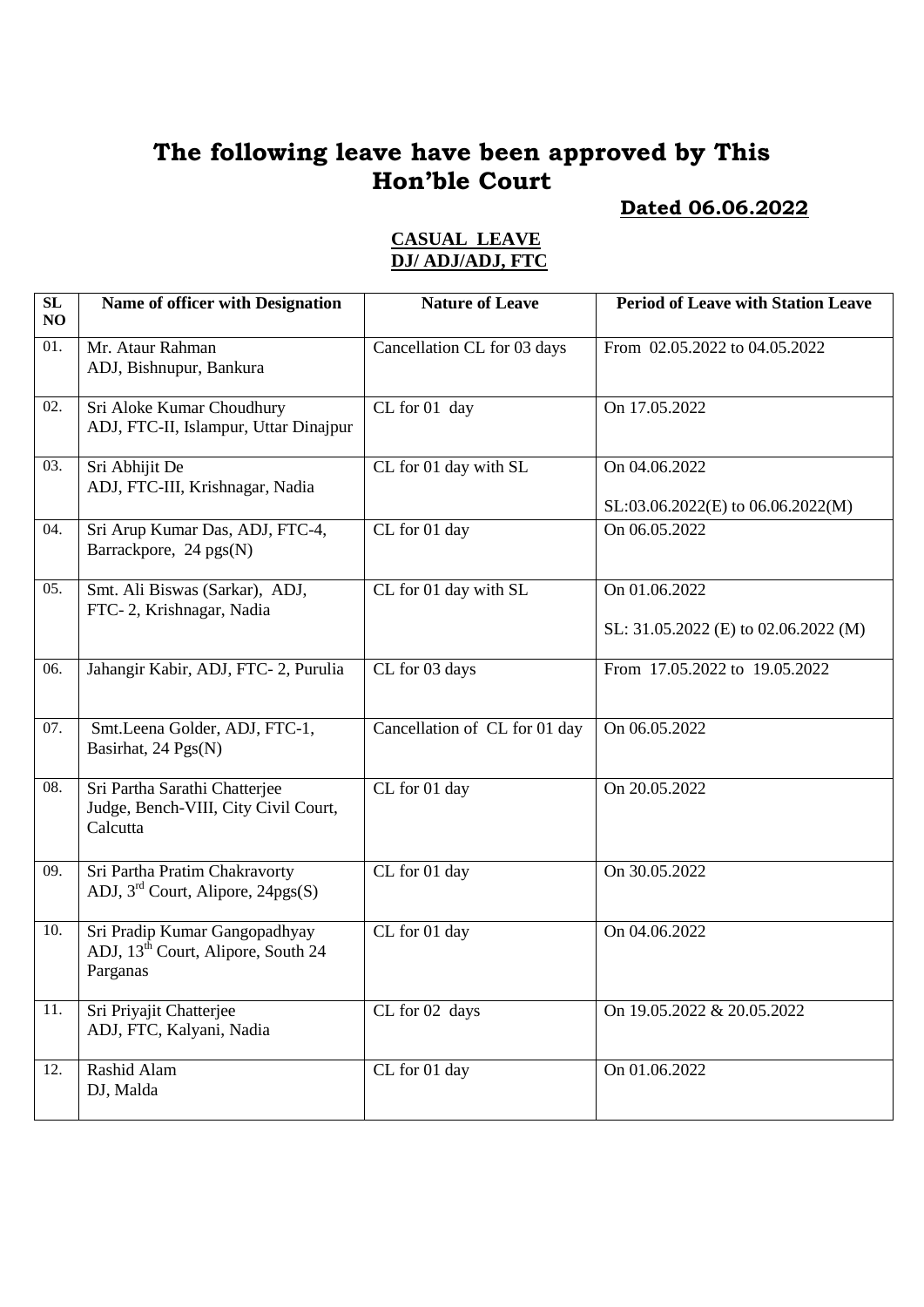| 13.               | Smt. Rajasri Basu Adhikari<br>ADJ, FTC, Katwa, Purba Bardhaman                       | CL for 01 day                 | On 25.03.2022                                             |
|-------------------|--------------------------------------------------------------------------------------|-------------------------------|-----------------------------------------------------------|
| 14.               | Smt. Sutapa Saha, ADJ, Ranaghat,<br>Nadia                                            | CL for 01 day with SL         | On 02.06.2022<br>SL: 01.06.2022 (E) to 03.06.2022 (M)     |
|                   |                                                                                      |                               |                                                           |
| $\overline{15}$ . | Smt. Soma Chakraborti                                                                | CL for 01 day with SL         | On 04.06.2022                                             |
|                   | ADJ, FTC-II, Bongaon, 24 Pgs (N)                                                     |                               | SL: 03.06.2022 (E) to 07.06.2022 (M)                      |
| 16.               | Sri Santosh Kumar Pathak<br>ADJ, FTC-III, Berhampore,<br>Murshidabad                 | CL for 01 day                 | On 19.05.2022                                             |
| 17.               | Sri Sanjay Mukhopadhyay<br>ADJ, 4 <sup>th</sup> Court, Barasat, North 24<br>Parganas | CL for 01day                  | On 04.06.2022                                             |
| 18.               | Sri Saugata Chakraborty<br>ADJ, 5 <sup>th</sup> Court, Berhampore,<br>Murshidabad    | CL for 01day with SL          | On 04.06.2022<br>SL: 03.06.2022 (E) to 06.06.2022 (M)     |
| 19.               | Sri Subrata Chatterjee<br>ADJ, FTC-I, Purba Bardhaman                                | CL for 01 day with SL         | On 31.05.2022<br>SL: 30.05.2022 (E) to 01.06.2022 (M)     |
| 20.               | Sri Subhrajit Basu<br>DJ, Birbhum at Suri                                            | CL for 01 day with SL         | On 02.06.2022<br>SL:01.06.2022(E) to 02.06.2022 (N)       |
| 21.               | Sri Sujit Kumar Jha, ADJ, 2 <sup>nd</sup> Court,<br>Krishnagar, Nadia                | CL for 01 day with SL         | On 03.06.2022<br>SL: $02.06.2022$ (E) to $03.06.2022$ (E) |
| 22.               | Sri Soumen Sarkar<br>ADJ, FTC-4, Barasat, 24 Pgs (N)                                 | Cancellation of CL for 01 day | On 16.05.2022                                             |
| 23.               | Sri Vivekananda Sur, ADJ, 1 <sup>st</sup> Court,<br>Berhampore, Murshidabad          | CL for 01 day                 | On 19.05.2022                                             |

| $Sd$ /-                             |
|-------------------------------------|
| <b>Registrar (Judicial Service)</b> |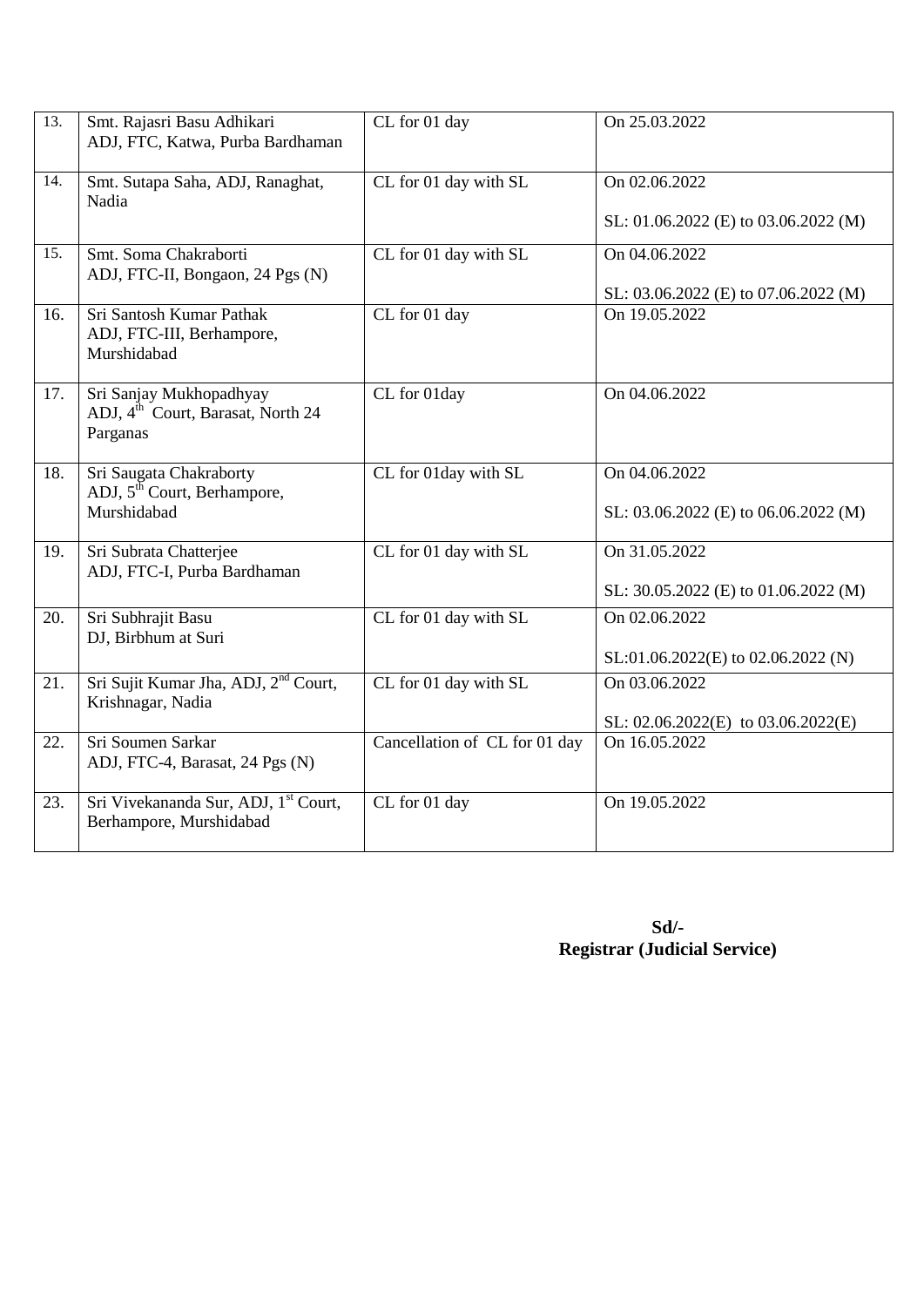## **Dated 06.06.2022**

#### **CASUAL LEAVE DJ/ ADJ/ADJ, FTC**

| $\overline{\text{SL}}$<br>NO | Name of officer with Designation                                 | <b>Nature of Leave</b> | <b>Period of Leave with Station Leave</b> |
|------------------------------|------------------------------------------------------------------|------------------------|-------------------------------------------|
| 01.                          | Sri Ashis Kumar Hazra, Judge,<br>Special Court(E.C Act)-cum-ADJ, | CL for 01 day with SL  | On 06.06.2022                             |
|                              | Durgapur, Paschim Bardhaman                                      |                        | SL:04.06.2022(E) to 07.06.2022(M)         |
| $\overline{02}$ .            | Sri Ashutosh Kumar Singh                                         | CL for 02 days with SL | On 08.06.2022 & 09.06.2022                |
|                              | ADJ, Diamond Harbour, 24 Pgs (S)                                 |                        | SL:07.06.2022(E) to 10.06.2022(M)         |
| 03.                          | Sri Ashutosh Sarkar, ADJ, Kalyani,                               | CL for 01 day with SL  | On 07.06.2022                             |
|                              | Nadia                                                            |                        |                                           |
|                              |                                                                  |                        | SL:07.06.2022(M) to 08.06.2022(M)         |
| 04.                          | Sri Bhawani Shanker Sharma                                       | CL for 02 days with SL | On 23.06.2022 & 24.06.2022                |
|                              | ADJ, 3 <sup>rd</sup> Court, Barasat, 24 Pgs (N)                  |                        |                                           |
|                              |                                                                  |                        | SL:22.06.2022(E) to 27.06.2022(M)         |
| 05.                          | Smt. Bipasha Mondal (Das)                                        | CL for 04 days with SL | From 06.06.2022 to 09.06.2022             |
|                              | ADJ, FTC-IV, Diamond Harbour, 24                                 |                        |                                           |
|                              | Pgs (South)                                                      |                        | SL:04.06.2022(E) to 10.06.2022(M)         |
| 06.                          | Sri Debanjan Ghosh, ADJ, FTC-II,                                 | CL for 01 day with SL  | On 10.06.2022                             |
|                              | Asansol, Paschim Bardhaman                                       |                        |                                           |
|                              |                                                                  |                        | SL:09.06.2022(E) to 13.06.2022(M)         |
| 07.                          | Sri Deepto Ghosh                                                 | CL for 01 day with SL  | On 06.06.2022                             |
|                              | ADJ, 1 <sup>st</sup> Court, Lalbagh,                             |                        |                                           |
|                              | Murshidabad                                                      |                        | SL:04.06.2022(E) to 07.06.2022(M)         |
| $\overline{08}$ .            | Sri Hiranmoy Sanyal                                              | CL for 02 days with SL | On 06.06.2022 & 07.06.2022                |
|                              | ADJ, FTC-1, Krishanagar, Nadia                                   |                        |                                           |
|                              |                                                                  |                        | SL:04.06.2022(E) to 07.06.2022(E)         |
| 09.                          | Sri Kallol Kumar Das                                             | CL for 02 days with SL | On 06.06.2022 & 07.06.2022                |
|                              | ADJ, 1 <sup>st</sup> Court, Cochbehar (NDPS)                     |                        |                                           |
|                              |                                                                  |                        | SL:04.06.2022(E) to 07.06.2022(E)         |
| 10.                          | Sri Lilamoy Mondal                                               | <b>Station Leave</b>   | From $10.06.2022(E)$ to $13.06.2021(M)$   |
|                              | ADJ, 2 <sup>nd</sup> Court, Islampur, Uttar                      |                        |                                           |
| 11.                          | Dinajpur<br>Sri Prasad Kumar Roy                                 | <b>Station Leave</b>   | From 10.06.2022(E) to 13.06.2021(M)       |
|                              | ADJ, Kalimpong                                                   |                        |                                           |
| 12.                          | Sri Subhajit Basu                                                | <b>Station Leave</b>   | From 10.06.2022(E) to 13.06.2021(M)       |
|                              | ADJ, FTC, Durgapur, Paschim                                      |                        |                                           |
|                              | Bardhaman                                                        |                        |                                           |
|                              |                                                                  |                        |                                           |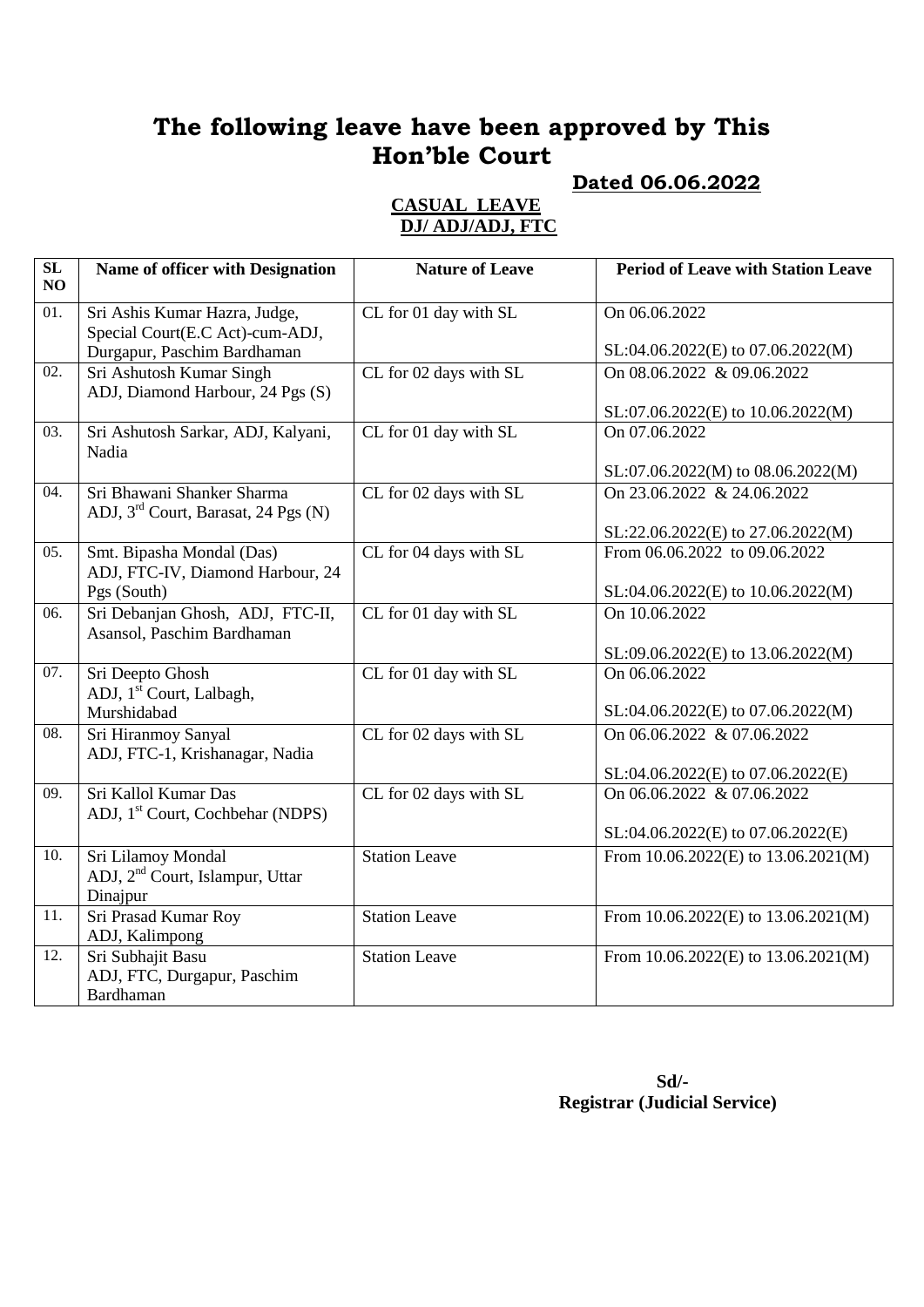## **Dated 07.06.2022**

| SL<br>NO | Name of officer with Designation                                     | <b>Nature of Leave</b> | <b>Period of Leave with Station Leave</b> |
|----------|----------------------------------------------------------------------|------------------------|-------------------------------------------|
| 01.      | Mr. Ataur Rahman<br>ADJ, Bishnupur, Bankura                          | CL for 01 day with SL  | On 13.06.2022                             |
|          |                                                                      |                        | SL:10.06.2022(E) to 13.06.2022(N)         |
| 02.      | Sri Arpan Kumar Chattopadhyay<br>ADJ-cum-Judge, Spl Court(E.C.Act),  | CL for 01 day with SL  | On 08.06.2022                             |
|          | Berhampore, Murshidabad                                              |                        | $SL:08.06.2022(M)$ to $08.06.2022(N)$     |
| 03.      | Sri Aloke Kumar Choudhury<br>ADJ, FTC-II, Islampur, Uttar            | CL for 01 day with SL  | On 10.06.2022                             |
|          | Dinajpur                                                             |                        | SL:09.06.2022(E) to 13.06.2022(M)         |
| 04.      | Sri Bibhuti Narayan Singh, ADJ,<br>FTC II, Jalpaiguri                | CL for 01 day with SL  | On 17.06.2022                             |
|          |                                                                      |                        | SL:16.06.2022(E) to 18.06.2022(M)         |
| 05.      | Sri Chiranjib Bhattacharya<br>ADJ, $15th$ Court, Alipore, 24 Pgs (S) | CL for 04 days with SL | From 13.06.2022 to 16.06.2022             |
|          |                                                                      |                        | SL:10.06.2022(E) to 17.06.2022(M)         |
| 06.      | Sri Dharani Adhikary<br>ADJ, 1 <sup>st</sup> Court, Suri, Birbhum    | CL for 01 day with SL  | On 10.06.2022                             |
|          |                                                                      |                        | $SL:09.06.2022(E)$ to 13.06.2022(M)       |
| 07.      | Sri Guru Das Biswas, ADJ,<br>Rampurhat, Birbhum                      | CL for 02 days with SL | On 13.06.2022 & 14.06.2022                |
|          |                                                                      |                        | SL:10.06.2022(E) to 14.06.2022(E)         |
| 08.      | Sri Indranil Adhikari<br>DJ, Murshidabad                             | CL for 02 days with SL | On 09.06.2022 & 10.06.2022                |
|          |                                                                      |                        | SL:08.06.2022(E) to 13.06.2022(M)         |
| 09.      | Sri Jai Prakash Singh<br>ADJ, Chanchal, Malda                        | CL for 02 days with SL | On 23.06.2022 & 24.06.2022                |
|          |                                                                      |                        | SL: $22.06.2022(E)$ to $27.06.2022(M)$    |
| 10.      | Sri Kaustav Mookerjee, ADJ, FTC -<br>2, Raiganj, Uttar Dinajpur      | CL for 02 days with SL | On 13.06.2022 & 14.06.2022                |
|          |                                                                      |                        | SL:11.06.2022(M) to 15.06.2022(M)         |
| 11.      | Mr. Mintu Mallick<br>ADJ, Gangarampur at Buniadpur,                  | CL for 02 days with SL | On 13.06.2022 & 14.06.2022                |
|          | Dakshin Dinajpur                                                     |                        | SL:10.06.2022(E) to 15.06.2022(M)         |
| 12.      | Mir Rashid Ali<br>ADJ, Malbazar, Jalpaiguri                          | CL for 01 day with SL  | On 24.06.2022                             |
|          |                                                                      |                        | SL: $23.06.2022(E)$ to $27.06.2022(M)$    |
| 13.      | Sri Nirvan Khesong                                                   | CL for 01 day with SL  | On 10.06.2022                             |
|          | ADJ, Mathabhanga, Coochbehar                                         |                        |                                           |
|          |                                                                      |                        | SL:09.06.2022(E) to 13.06.2022(M)         |

#### **CASUAL LEAVE DJ/ ADJ/ADJ, FTC**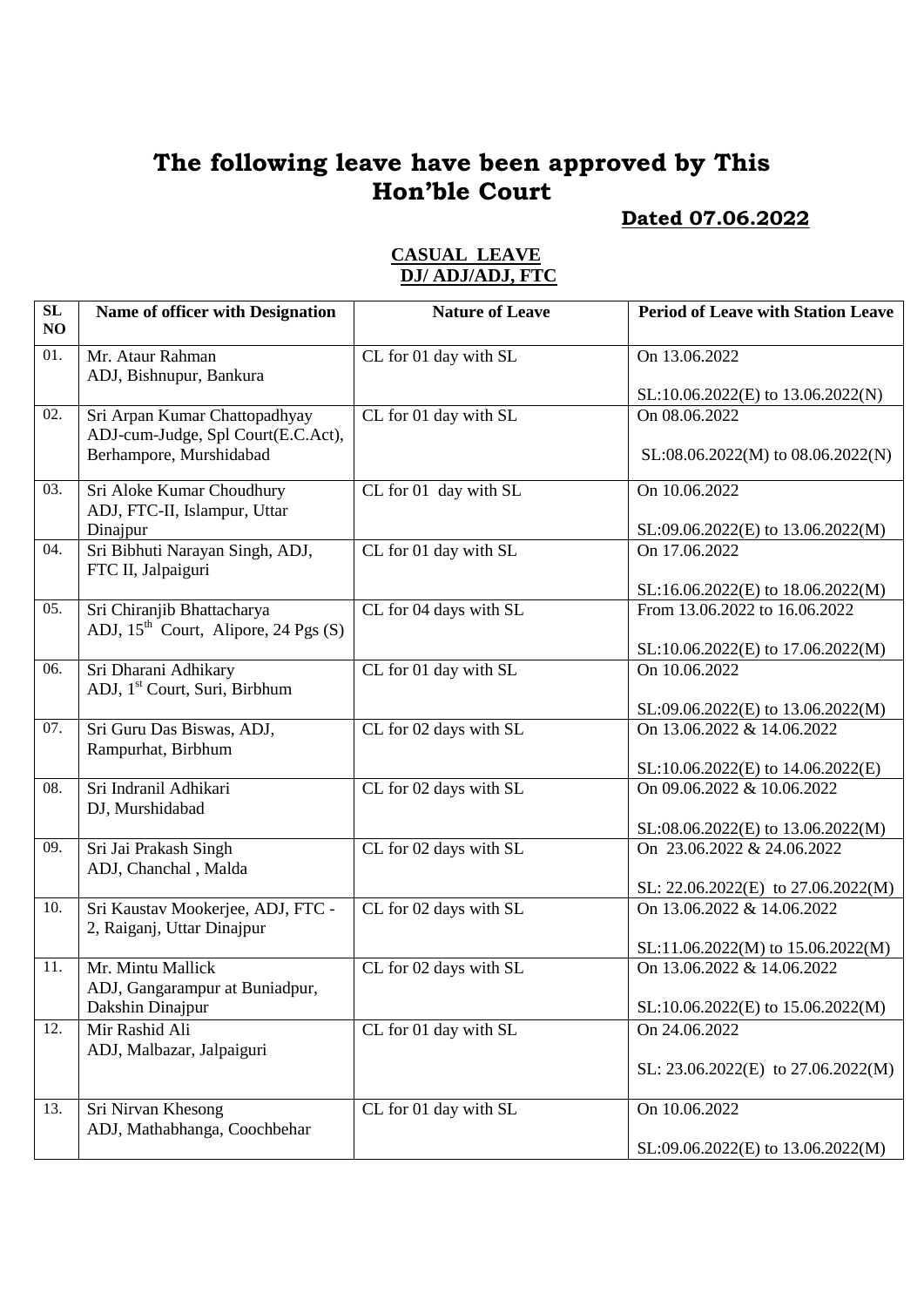| 14. | Sri Pijush Ghosh                                        | <b>Station Leave</b>   | From $10.06.2022(E)$                   |
|-----|---------------------------------------------------------|------------------------|----------------------------------------|
|     | ADJ, 3 <sup>rd</sup> (Special) Court, Jalpaiguri        |                        | to $13.06.2021(M)$                     |
| 15. | Sri Paresh Chandra Karmakar                             | CL for 03 days with SL | From 16.06.2022 to 18.06.2022          |
|     | ADJ, $2nd$ Court, Bongaon, $24pgs(N)$                   |                        |                                        |
|     |                                                         |                        | $SL:15.06.2022(E)$ to 20.06.2022(M)    |
| 16. | Sri Prasad Kumar Roy                                    | CL for 02 days with SL | On 23.06.2022 & 24.06.2022             |
|     | ADJ, Kalimpong                                          |                        |                                        |
|     |                                                         |                        | SL: $22.06.2022(E)$ to $27.06.2022(M)$ |
| 17. | Smt. Ratna Roy Biswas, Special                          | CL for 03 days with SL | From 16.06.2022 to 18.06.2022          |
|     | Court (E.C.Act)-cum-ADJ, Asansol,                       |                        |                                        |
|     | Paschim Bardhaman                                       |                        | SL:15.06.2022(E) to 20.06.2022(M)      |
| 18. | Sri Raja Ray                                            | CL for 04 days with SL | From 20.06.2022 to 23.06.2022          |
|     | ADJ, 2 <sup>nd</sup> Court, Darjeeling                  |                        |                                        |
|     |                                                         |                        | $SL:18.06.2022(E)$ to 24.06.2022(M)    |
| 19. | Sri Rana Dam                                            | CL for 01 day with SL  | On 10.06.2022                          |
|     | ADJ, $4^{\text{th}}$ Court, Alipore, $24 \text{pgs}(S)$ |                        |                                        |
|     |                                                         |                        | $SL:10.06.2022(M)$ to 13.06.2022(M)    |
| 20. | Sri Sunirmal Datta                                      | <b>Station Leave</b>   | From $10.06.2022(E)$                   |
|     | DJ, Paschim Bardhaman                                   |                        | to $13.06.2021(M)$                     |
| 21. | Sri Sanjoy Kumar Das                                    | CL for 02 days with SL | On 16.06.2022 & 17.06.2022             |
|     | ADJ, $3rd$ Court,                                       |                        |                                        |
|     | Cooch Behar                                             |                        | $SL:15.06.2022(E)$ to $18.06.2022(M)$  |
|     |                                                         |                        |                                        |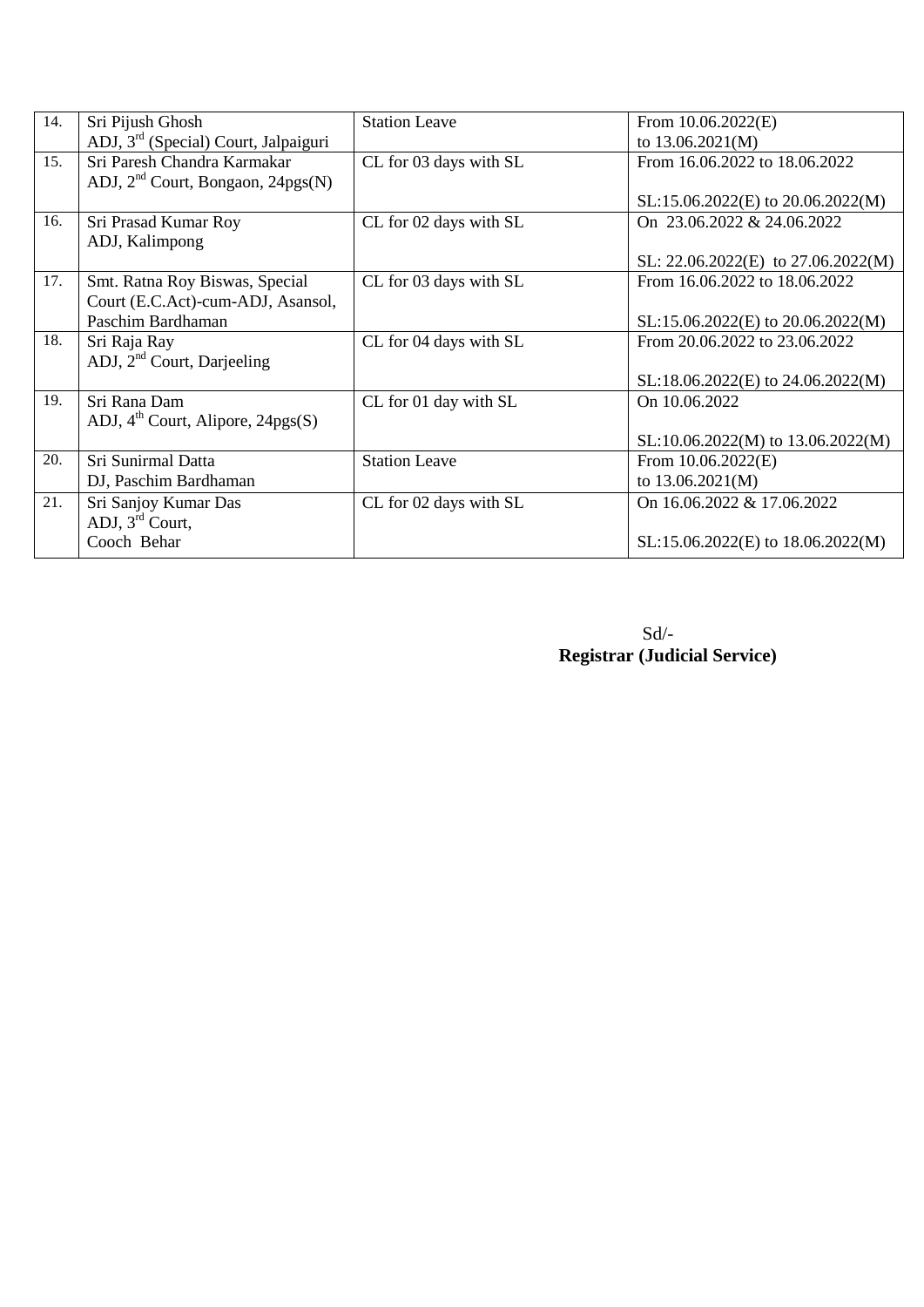## **Dated 07.06.2022**

#### **CASUAL LEAVE DJ/ ADJ/ADJ, FTC**

| SL<br>NO          | Name of officer with Designation                                              | <b>Nature of Leave</b>            | <b>Period of Leave with Station Leave</b>          |
|-------------------|-------------------------------------------------------------------------------|-----------------------------------|----------------------------------------------------|
| $\overline{01}$ . | Sri Anjan Kumar Sengupta<br>ADJ, 2 <sup>nd</sup> Court, Jangipur, Murshidabad | CL for 01 day with SL             | On 04.06.2022                                      |
|                   |                                                                               |                                   | $SL: 03.06.2022(E)$ to 06.06.2022(M)               |
| 02.               | Abu Helal Manjurur Rahman<br>ADJ, FTC, Haldia, Purba Medinipur                | CL for 02 days with SL            | On 03.06.2022 & 04.06.2022                         |
|                   |                                                                               |                                   | SL:02.06.2022(E) to 07.06.2022(M)                  |
| 03.               | Sri Chiranjib Bhattacharya<br>ADJ, $15th$ Court, Alipore, 24 Pgs (S)          | CL for 01 day                     | On 01.06.2022                                      |
| 04.               | Smt. Chaitali Chatterjee Das<br>DJ, 24-Parganas $(S)$                         | CL for 01 day                     | On 04.06.2022                                      |
| 05.               | Smt. Madhumita Roy-III<br>ADJ, FTC-II, Basirhat, 24 Pgs(N)                    | CL for 02 days                    | On 17.05.2022 & 18.05.2022                         |
| 06.               | Smt. Mandrakranta Saha, ADJ, 4 <sup>th</sup><br>Court, Paschim Medinipur      | CL for 02 days with SL            | On 03.06.2022 & 04.06.2022                         |
| 07.               | Sri Madan Mohan Mishra, ADJ,                                                  | CL for 01 day with SL             | SL:03.06.2022(M) to 05.06.2022(E)<br>On 06.06.2022 |
|                   | FTC-I, Jangipur, Murshidabad                                                  |                                   |                                                    |
|                   |                                                                               |                                   | SL:04.06.2022(E) to 07.06.2022(M)                  |
| $\overline{08}$ . | Sri Nandadulal Kalapahar, ADJ,<br>Chandernagore, Hooghly                      | CL for 01 day                     | On 03.06.2022                                      |
| 09.               | Smt. Rina Sawoo<br>ADJ, 3 <sup>rd</sup> Court, Paschim Medinipur              | $\overline{\text{CL}}$ for 01 day | On 31.05.2022                                      |
| 10.               | Sri Sanjib Dey                                                                | CL for 01 day with SL             | On 04.06.2022                                      |
|                   | ADJ, 1 <sup>st</sup> Court, Contai, Purba                                     |                                   |                                                    |
|                   | Medinipur                                                                     |                                   | SL:04.06.2022(M) to 06.06.2022(M)                  |
| 11.               | Smt. Sharanya Sen Prasad                                                      | CL for 02 days with SL            | On 01.06.2022 & 02.06.2022                         |
|                   | ADJ, 2 <sup>nd</sup> Court, Asansol, Paschim                                  |                                   |                                                    |
|                   | Bardhaman                                                                     |                                   | SL: $31.05.2022(E)$ to $03.06.2022(M)$             |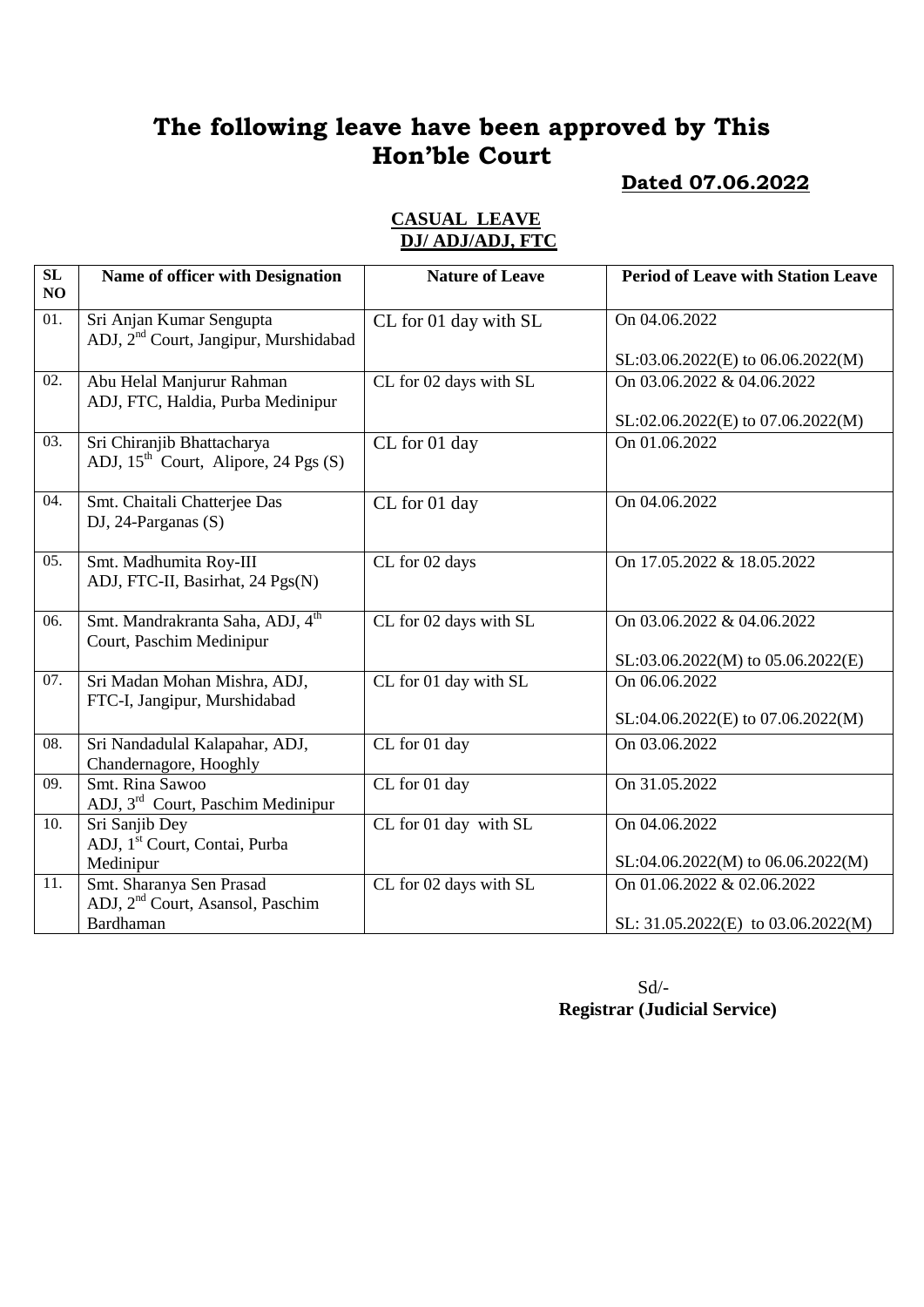#### **Dated 08.06.2022**

#### **CASUAL LEAVE DJ/ ADJ/ADJ, FTC**

| $\overline{\text{SL}}$<br>NO | Name of officer with Designation                                        | <b>Nature of Leave</b> | <b>Period of Leave with Station Leave</b> |
|------------------------------|-------------------------------------------------------------------------|------------------------|-------------------------------------------|
| 01.                          | Sri Arjun Mukherjee<br>ADJ, FTC-II, Purba Bardhaman                     | CL for 01 day with SL  | $\overline{On}$ 29.06.2022                |
|                              |                                                                         |                        | $SL: 29.06.2022(M)$ to 30.06.2022 (M)     |
| $\overline{02}$ .            | Sri Abhiram Barman, ADJ, FTC-1,<br>Alipurduar, Jalpaiguri               | CL for 01 day with SL  | On 10.06.2022                             |
|                              |                                                                         |                        | SL:09.06.2022(E) to 13.06.2022(M)         |
| 03.                          | Sri Bimal Kanti Bera, ADJ, 1st<br>Court, Durgapur, Paschim<br>Bardhaman | <b>Station Leave</b>   | From 10.06.2022(E) to 13.06.2022(M)       |
| 04.                          | Sri Bishnu Baran Mondal, ADJ, 1st<br>Court, Islampur, Uttar Dinajpur    | CL for 01 day with SL  | On 13.06.2022                             |
|                              |                                                                         |                        | SL:10.06.2022(E) to 14.06.2022(M)         |
| 05.                          | Sri Hemanta Sinha<br>ADJ, Dinhata, Cooch Behar                          | <b>Station Leave</b>   | From 10.06.2022(E) to 13.06.2022(M)       |
| 06.                          | Smt.Leena Golder, ADJ, FTC-1,<br>Basirhat, 24 Pgs(N)                    | CL for 01 day with SL  | On 08.06.2022                             |
|                              |                                                                         |                        | SL: 07.06.2022(E) to 09.06.2022(M)        |
| 07.                          | Sri Priyabrata Datta<br>ADJ, Basirhat, North 24 Parganas                | CL for 01 day with SL  | On 13.06.2022                             |
|                              |                                                                         |                        | SL:10.06.2022(E) to 14.06.2022(M)         |
| 08.                          | Sri Partha Pratim Dutta, ADJ,<br>Tufanganj, Cooch Behar                 | CL for 01 day with SL  | On 13.06.2022                             |
|                              |                                                                         |                        | SL:10.06.2022(E) to 14.06.2022(M)         |
| 09.                          | Smt. Sutapa Saha, ADJ, Ranaghat,<br>Nadia                               | <b>Station Leave</b>   | From 10.06.2022(E) to 13.06.2022(M)       |
| $\overline{10}$ .            | Sri Santanu Jha,<br>DJ, Bankura                                         | <b>Station Leave</b>   | From 10.06.2022(E) to 13.06.2022(M)       |
| 11.                          | Sri Subhasis Ghosh<br>DJ, Uttar Dinajpur at Raiganj                     | CL for 01 day with SL  | On 10.06.2022                             |
|                              |                                                                         |                        | SL:09.06.2022(E) to 13.06.2022(M)         |
| 12.                          | Sri Sourav Bhattacharyya                                                | CL for 01 day with SL  | On 20.06.2022                             |
|                              | Judge, Commercial Court, Asansol,<br>Paschim Bardhaman                  |                        | SL:18.06.2022(E) to 21.06.2022(M)         |
| $\overline{13}$ .            | Sri Sanjoy Ranjan Paul, ADJ, FTC-<br>2, Kandi, Murshidabad              | CL for 03 days         | From 08.06.2022 to 10.06.2022             |
| 14.                          | Sri Uttam Bhattacharya<br>ADJ, FTC-III, Sadar, Paschim                  | CL for 02 days with SL | On 27.06.2022 & 28.06.2022                |
|                              | Medinipur                                                               |                        | SL: 24.06.2022(E) to 29.06.2022(M)        |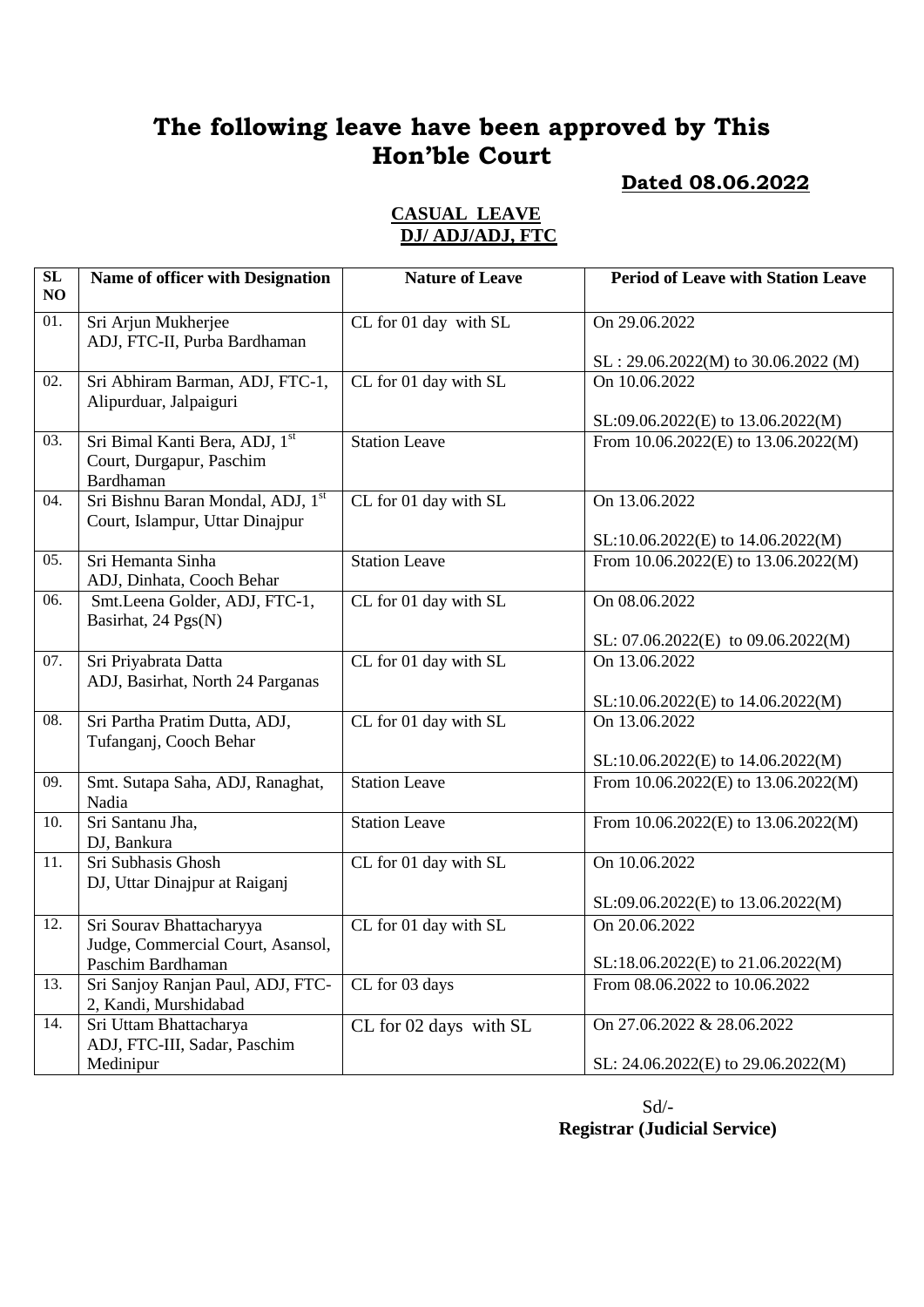**Dated 08.06.2022**

#### **CASUAL LEAVE DJ/ ADJ/ADJ, FTC**

| SL<br>N <sub>O</sub> | Name of officer with Designation                                                         | <b>Nature of Leave</b> | <b>Period of Leave with Station Leave</b>                 |
|----------------------|------------------------------------------------------------------------------------------|------------------------|-----------------------------------------------------------|
| 01.                  | Sri Ajay Kumar Gupta<br>Judge, Bench XIII,<br>City Civil Court, Calcutta                 | CL for 01 day          | On 02.06.2022                                             |
| 02.                  | Sri Anindya Banerjee<br>ADJ, FTC-3, Basirhat, 24 Pgs(N)                                  | CL for 01 day          | On 04.06.2022                                             |
| 03.                  | Smt. Ali Biswas (Sarkar), ADJ, FTC-<br>2, Krishnagar, Nadia                              | CL for 01 day          | On 02.06.2022                                             |
| 04.                  | Smt. Rimpa Roy<br>ADJ, FTC, Balurghat, Dakshin<br>Dinajpur                               | CL for 01 day          | On 20.05.2022                                             |
| 05.                  | Smt. Sonia Majumder<br>Judge, Bench VII,<br>City Civil Court, Calcutta                   | CL for 02 days         | On 01.06.2022 & 02.06.2022                                |
| 06.                  | Smt. Sudeshna De (Chatterjee), ADJ,<br>1 <sup>st</sup> Court, Alipore, South 24 Parganas | CL for 01 day with SL  | On 06.06.2022<br>SL: $04.06.2022$ (E) to $07.06.2022$ (M) |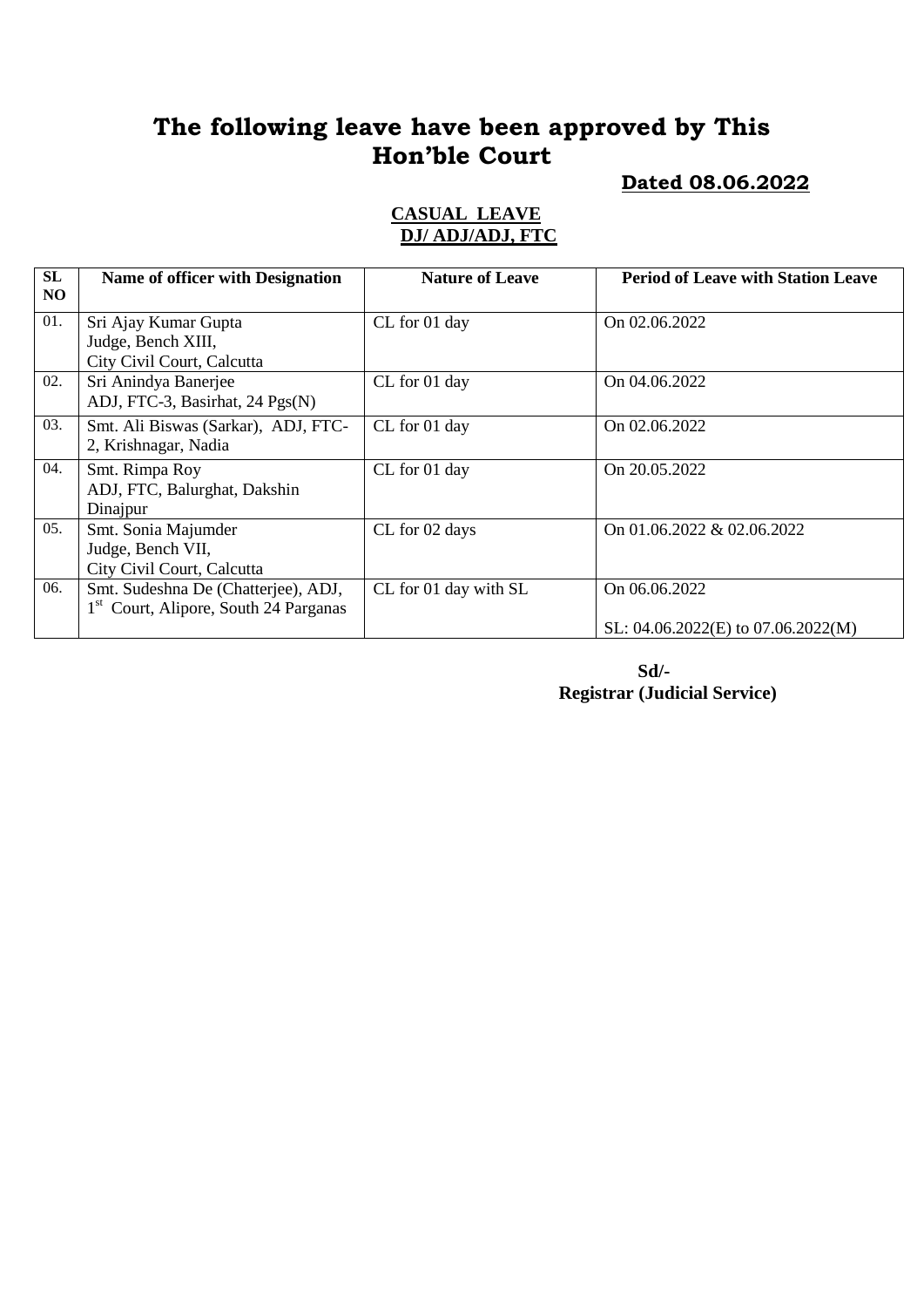#### **Dated: 06.06.2022**

#### **ADJ, FTC/ CJ(SD)**

| SL                | Name of officer with Designation                             | <b>Nature of Leave</b>        | <b>Period of Leave with Station Leave</b> |
|-------------------|--------------------------------------------------------------|-------------------------------|-------------------------------------------|
| N <sub>O</sub>    |                                                              |                               |                                           |
| 01.               | Sri Sanjoy Ranjan Paul<br>ADJ, FTC-2, Kandi, Mushidabad      | Commuted Leave for 04<br>days | From 27.04.2022 to 30.04.2022             |
| $\overline{02}$ . | Sri Teerthankar Bhattacharyya,<br>ADJ, FTC, Bankura          | Earned Leave for 04 days      | From 07.06.2022 to 10.06.2022             |
| 03.               | Sri Deb Kumar Goswami<br>ADJ, FTC-2, Barrackpore, 24 Pgs (N) | Earned Leave for 01 day       | On 30.05.2022                             |

# **CJM/ ACJM**

| <b>SL</b><br>NO | Name of officer with Designation           | <b>Nature of Leave</b>   | <b>Period of Leave with Station Leave</b> |
|-----------------|--------------------------------------------|--------------------------|-------------------------------------------|
| 04.             | Sri Anindya Ray<br>CJM, Darjeeling         | Earned Leave for 05 days | From 06.06.2022 to 10.06.2022             |
| 05.             | Mr. Nuruzzaman Ali<br>ACJM, Kalyani, Nadia | Earned Leave for 04 days | From 04.05.2022 to 07.05.2022             |

## **JM**

| <b>SL</b><br>N <sub>O</sub> | Name of officer with Designation                                           | <b>Nature of Leave</b>        | <b>Period of Leave with Station Leave</b> |
|-----------------------------|----------------------------------------------------------------------------|-------------------------------|-------------------------------------------|
| 06.                         | Sri Parijat Chakraborty,<br>JM, 6 <sup>th</sup> Court, Krishnanagar, Nadia | Commuted Leave for 04<br>days | From 04.05.2022 to 07.05.2022             |
| 07.                         | Smt. Satarupa Roy, JM, 1 <sup>st</sup> Court,<br>Contai, Purba Medinipore  | Earned Leave for 03 days      | From 30.05.2022 to 01.06.2022             |
| 08.                         | Sri Balaram Hazra<br>Principal Magistrate, JJB, Darjeeling                 | CommutedLeave for 39<br>days  | From 11.04.2022 to 19.05.2022             |
| 09.                         | Smt. Shalini Tulsan<br>JM, 1 <sup>st</sup> Court, Alipurduar, Jalpaiguri   | Earned Leave for 06 days      | From 30.05.2022 to 04.06.2022             |
| $\overline{10}$ .           | Md. Zafar Parwej<br>JM, 2 <sup>nd</sup> Court, Jalpaiguri                  | Commuted Leave for 07<br>days | From 16.04.2022 to 22.04.2022             |

## **CJ(JD)**

| SL<br>NO | Name of officer with Designation                                                         | <b>Nature of Leave</b>          | <b>Period of Leave with Station Leave</b> |
|----------|------------------------------------------------------------------------------------------|---------------------------------|-------------------------------------------|
|          | Smt. Gopa Das<br>$\int$ CJ(JD), 2 <sup>nd</sup> Court, Barrackpore, North<br>24 Parganas | Child Care Leave for 75<br>days | From 30.05.2022 to 12.08.2022             |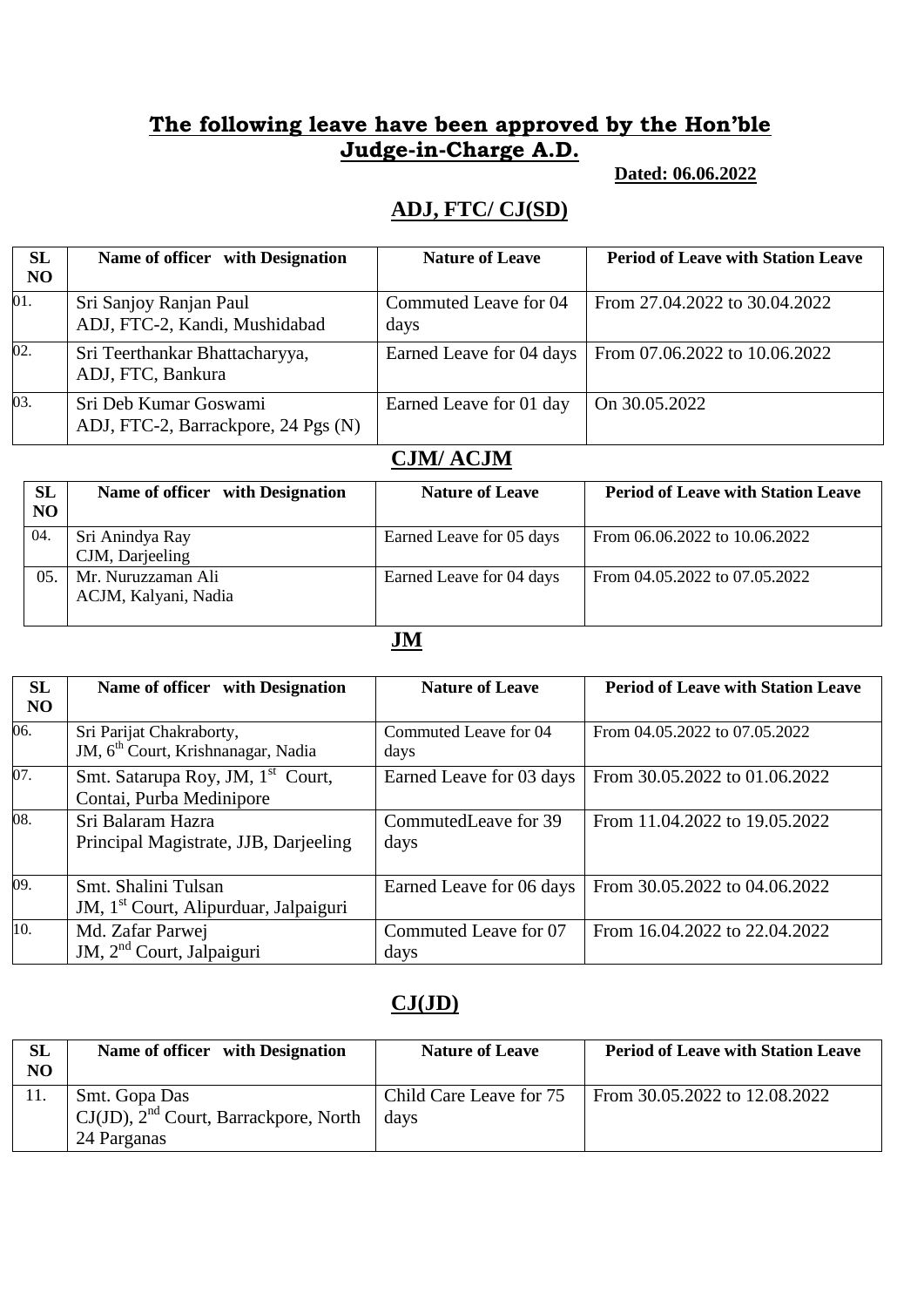| 12. | Mohammad Arif Nawab                                    | Earned Leave for 13 days | From 25.04.2022 to 07.05.2022                            |
|-----|--------------------------------------------------------|--------------------------|----------------------------------------------------------|
|     | $CJ(JD)$ , Amta, Howrah                                |                          |                                                          |
| 13. | Sk Abid Ali                                            |                          | Earned Leave for 07 days   From 21.03.2022 to 27.03.2022 |
|     | $CJ(JD)$ , 1 <sup>st</sup> Court, Basirhat, 24 Pgs (N) |                          |                                                          |
| 14. | Sri Abhijeet Pakhrin                                   |                          | Earned Leave for 13 days   From 06.06.2022 to 18.06.2022 |
|     | CJ(JD), Tehatta, Nadia                                 |                          |                                                          |

Sd/-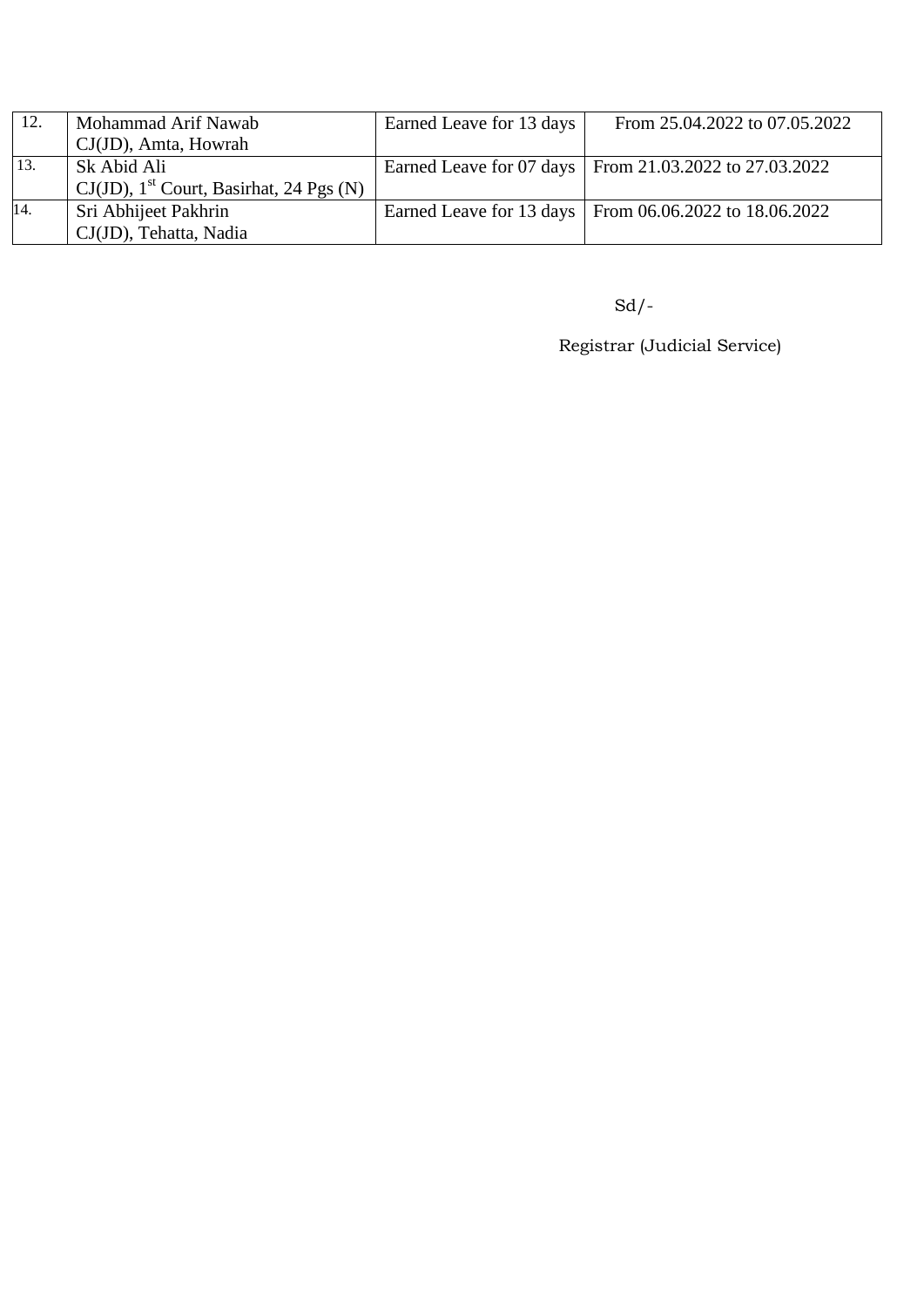#### **Dated: 06.06.2022**

# **ADJ, FTC/ CJ(SD)**

| SL<br>N <sub>O</sub> | Name of officer with Designation                                        | <b>Nature of Leave</b>   | <b>Period of Leave with Station Leave</b> |
|----------------------|-------------------------------------------------------------------------|--------------------------|-------------------------------------------|
| 01.                  | Mrs. Prajna Gargi (Bhattacharya),<br>Hussain<br>ADJ, FTC, Suri, Birbhum | Earned Leave for 03 days | From 13.06.2022 to 15.06.2022             |
| $\overline{02}$ .    | Sri Sanjoy Ranjan Paul<br>ADJ, FTC-2, Kandi, Mushidabad                 | Earned Leave for 16 days | From 27.06.2022 to 12.07.2022             |
| $\overline{03}$ .    | Smt. Mala Chakraborty<br>$CJ(SD)$ , Purulia                             | Earned Leave for 03 days | From 08.06.2022 to 10.06.2022             |

## **ACJM**

| <b>SL</b><br>NO | Name of officer with Designation                               | <b>Nature of Leave</b>   | <b>Period of Leave with Station Leave</b> |
|-----------------|----------------------------------------------------------------|--------------------------|-------------------------------------------|
| 04.             | Sri Pabitra Sen<br>ACJM, 2 <sup>nd</sup> Court, Kalyani, Nadia | Earned Leave for 08 days | From 10.06.2022 to 17.06.2022             |

## **JM**

| <b>SL</b><br>N <sub>O</sub> | Name of officer with Designation                                                | <b>Nature of Leave</b>   | <b>Period of Leave with Station Leave</b> |
|-----------------------------|---------------------------------------------------------------------------------|--------------------------|-------------------------------------------|
| 05.                         | Sri Shailja Shanker Mishra<br>JM, 4 <sup>th</sup> Court, Katwa, Purba Bardhaman | Earned Leave for 09 days | From 10.06.2022 to 18.06.2022             |

 $Sd$  /-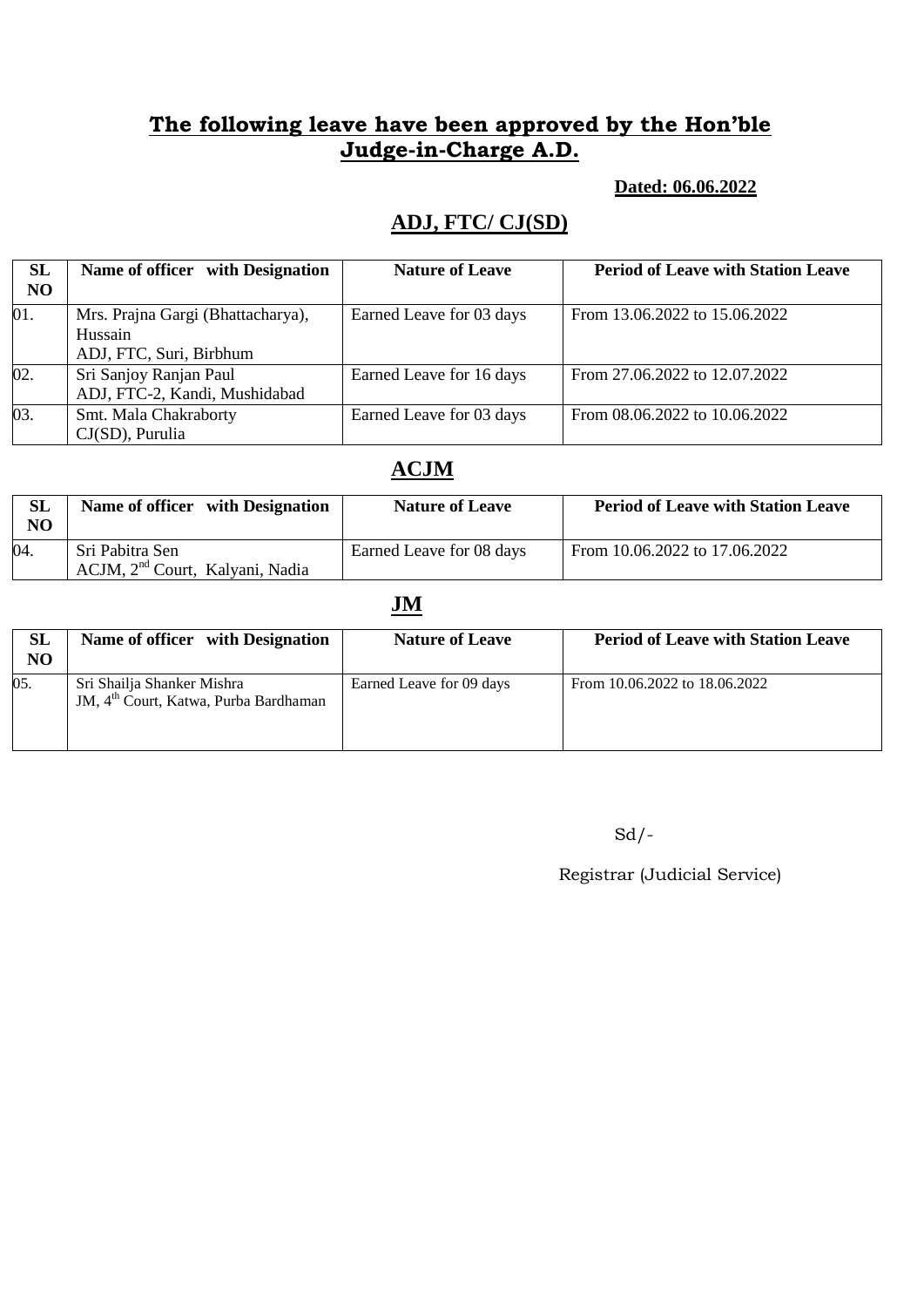#### **Dated: 07.06.2022**

#### **DJ/ADJ**

| <b>SL</b> | Name of officer with Designation                                                | <b>Nature of Leave</b>     | <b>Period of Leave with Station Leave</b> |
|-----------|---------------------------------------------------------------------------------|----------------------------|-------------------------------------------|
| NO        |                                                                                 |                            |                                           |
| 01.       | Sri Dinanath Prasad, ADJ, 3 <sup>rd</sup> Court,<br>Suri, Birbhum               | Earned Leave for 03 days   | From 30.05.2022 to 01.06.2022             |
| 02.       | Smt. Smita Gaurisaria<br>ADJ, 1 <sup>st</sup> Court, Tamluk, Purba<br>Medinipur | Commuted Leave for 03 days | From 30.05.2022 to 01.06.2022             |
| 03.       | Sri Debaprasad Nath<br>District Judge, Darjeeling                               | Earned leave for 08 days   | From 02.06.2022 to 09.06.2022             |
| 04.       | Sri Somesh Prasad Sinha, ADJ, 1 <sup>st</sup><br>Court, Arambagh, Hooghly       | Earned Leave for 10 days   | From 01.06.2022 to 10.06.2022             |
| 05.       | Sri Kallol Kumar Das, ADJ, 1 <sup>st</sup><br>Court, Cooch Behar (NDPS)         | Earned Leave for 13 days   | From 20.04.2022 to 02.05.2022             |
| 06.       | Sri Bibhuti Khesong<br>ADJ, 14 <sup>th</sup> Court, Alipore, 24 Pgs<br>(S)      | Earned Leave for 05 days   | From 06.06.2022 to 10.6.2022              |

## **ADJ, FTC/ CJ(SD)**

| SL<br>NO | Name of officer with Designation                            | <b>Nature of Leave</b>                       | <b>Period of Leave with Station Leave</b> |
|----------|-------------------------------------------------------------|----------------------------------------------|-------------------------------------------|
| 07.      | Smt. Sushmita Mukerji<br>ADJ, FTC-V, Barasat, North 24      | Earned Leave for 09 days                     | From 02.06.2022 to 10.06.2022             |
|          | Parganas                                                    |                                              |                                           |
| 08.      | Smt. Sutapa Mallick<br>CJ(SD), Uluberia, Howrah             | Cancellation of Earned Leave<br>for $01$ day | On 16.05.2022                             |
| 09.      | Smt. Madhumita Roy III, ADJ,<br>FTC-II, Basirhat, 24 Pgs(N) | Earned Leave for 13 days                     | From 25.04.2022 to 07.05.2022             |

## **CJM/ACJM**

| SL<br>NO | Name of officer with Designation                      | <b>Nature of Leave</b>                   | <b>Period of Leave with Station Leave</b> |
|----------|-------------------------------------------------------|------------------------------------------|-------------------------------------------|
| 10.      | Sri Debasis Chowdhuri<br>CJM, Tamluk, Purba Medinipur | Earned Leave for 11 days                 | From 31.05.2022 to 10.06.2022             |
| 11.      | Sri Ayan Kumar Banerjee, CJM,<br><b>Birbhum</b>       | Extension of Earned Leave for<br>11 days | From 11.05.2022 to 21.05.2022             |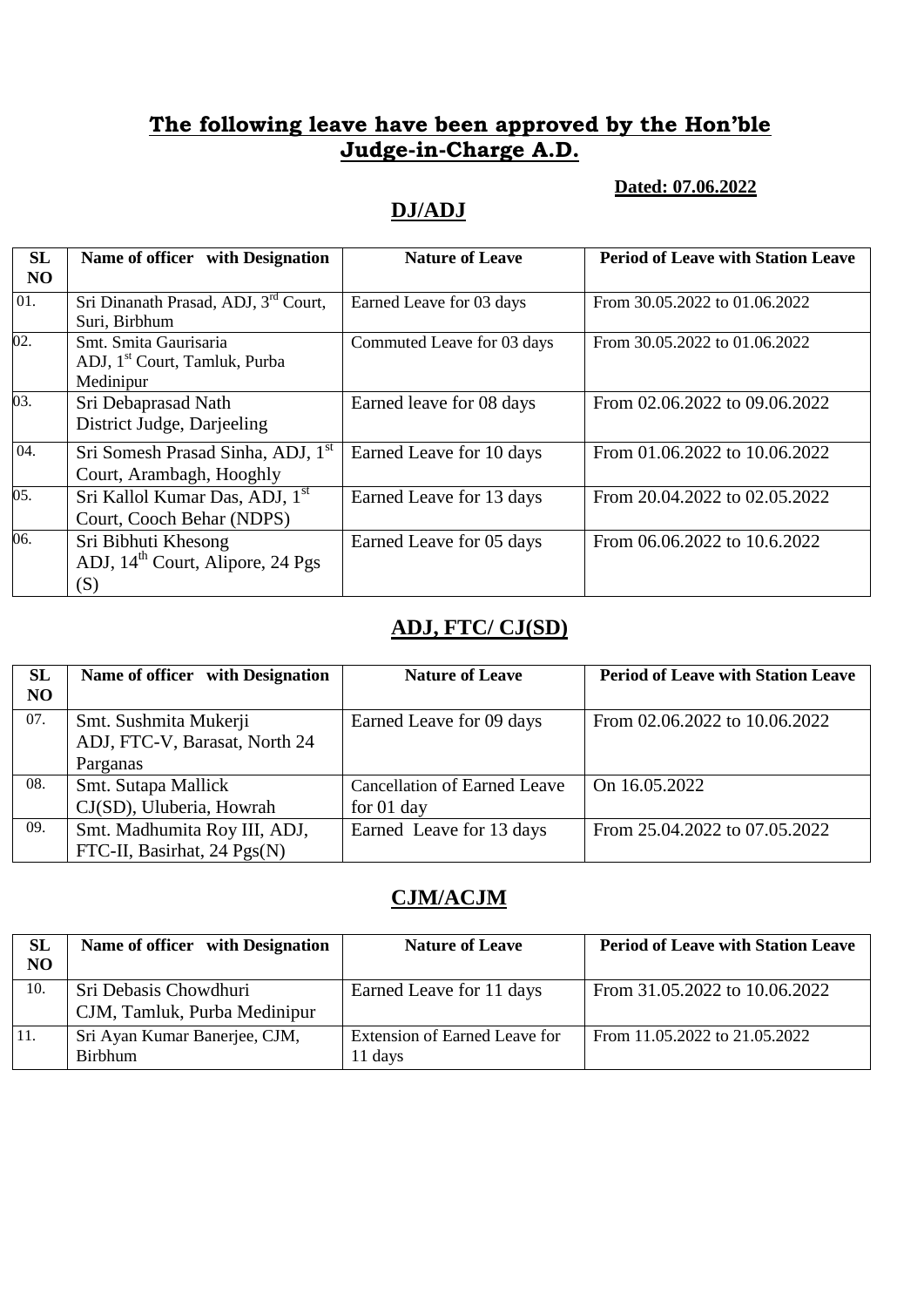| <b>SL</b><br>N <sub>O</sub> | Name of officer with Designation                                        | <b>Nature of Leave</b>       | <b>Period of Leave with Station Leave</b> |
|-----------------------------|-------------------------------------------------------------------------|------------------------------|-------------------------------------------|
| 12.                         | Smt. Najmus Sahar<br>JM, Kalna, Purba Bardhaman                         | Child Care Leave for 18 days | From 26.04.2022 to 13.05.2022             |
| 13.                         | Smt. Sejuti Bhattacharjee<br>JM, 3 <sup>rd</sup> Court, Purba Bardhaman | Commuted Leave for 02 days   | From 18.05.2022 to 19.05.2022             |
| 14.                         | Sri Prajjwal Ghosh<br>JM, 3 <sup>rd</sup> Court, Suri, Birbhum          | Earned Leave for 02 days     | From 30.05.2022 to 31.05.2022             |

Sd/-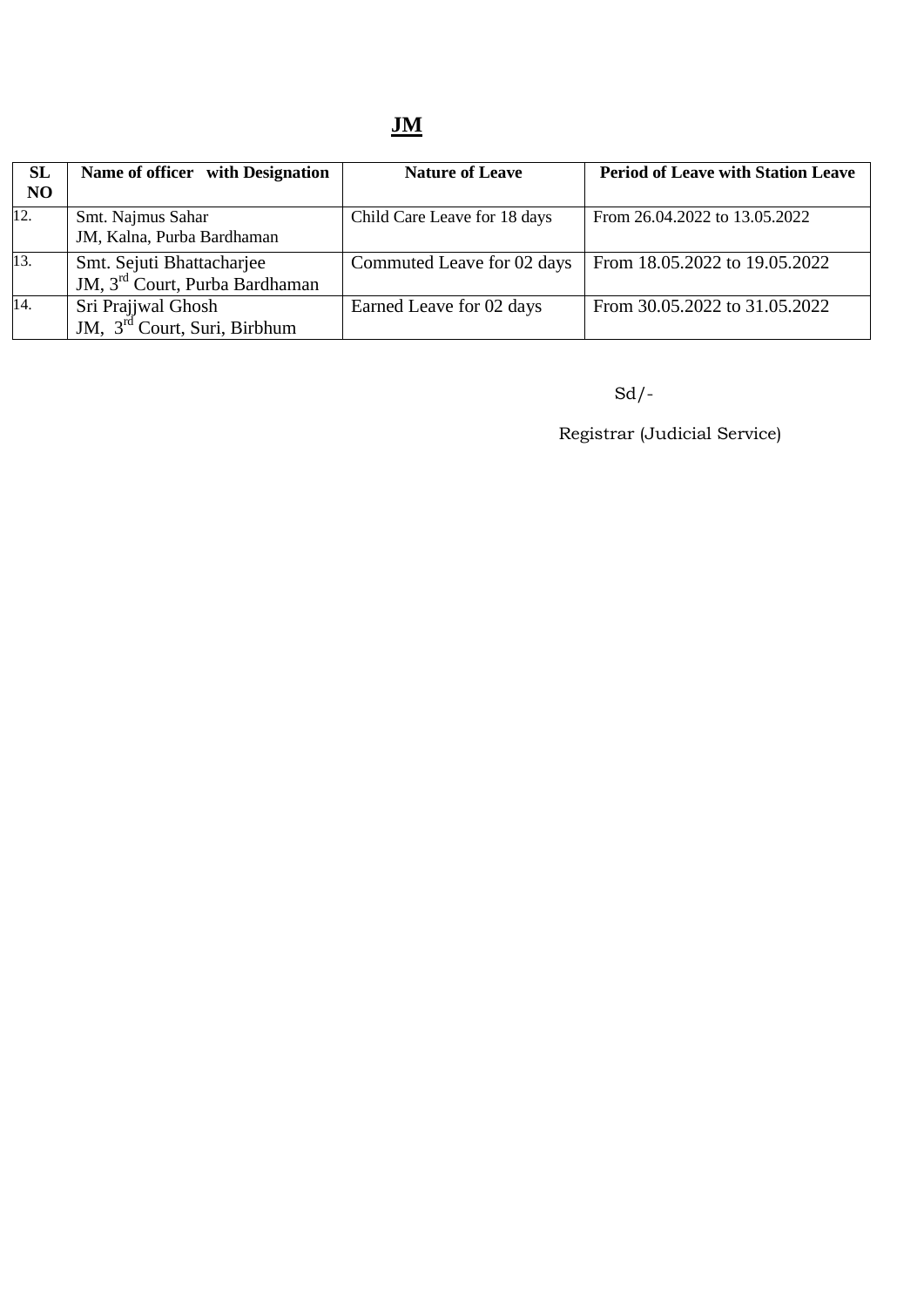#### **Dated: 07.06.2022**

#### **DJ/ADJ**

| SL<br>N <sub>O</sub> | Name of officer with Designation                                                            | <b>Nature of Leave</b>   | <b>Period of Leave with Station Leave</b> |
|----------------------|---------------------------------------------------------------------------------------------|--------------------------|-------------------------------------------|
| 01.                  | Sri Anjan Kumar Sarkar,<br>ADJ, Haldia, Purba Medinipur                                     | Earned Leave for 15 days | From 02.07.2022 to 16.07.2022             |
| $\overline{02}$ .    | Smt. Arundhati Bhattacharyya<br>(Chakrabarti)<br>ADJ, 2 <sup>nd</sup> Court, Hooghly, Sadar | Earned Leave for 03 days | From 08.06.2022 to 10.06.2022             |

# **ACJM**

| SL        | Name of officer with Designation | <b>Nature of Leave</b>       | <b>Period of Leave with Station Leave</b> |
|-----------|----------------------------------|------------------------------|-------------------------------------------|
| <b>NO</b> |                                  |                              |                                           |
| 03.       | Smt. Moumita Ray                 | Earned Leave for 04 days     | From 11.07.2022 to 14.07.2022             |
|           | ACJM, Gangarampur at Buniadpur,  |                              |                                           |
|           | Dakshin Dinajpur                 |                              |                                           |
| 04.       | Smt. Tashi Chheten Sherpa        | Child Care Leave for 26      | From 27.06.2022 to 22.07.2022             |
|           | ACJM, Chanchal, Malda            | days                         |                                           |
|           |                                  |                              |                                           |
|           |                                  |                              |                                           |
| 05.       | Smt. Hemantika Sundas            | Child Care Leave for 15 days | From 17.06.2022 to 01.07.2022             |
|           | ACJM, Katwa, Purba Bardhaman     |                              |                                           |

# **JM**

| SL<br>NO | Name of officer with Designation                                                  | <b>Nature of Leave</b>           | <b>Period of Leave with Station Leave</b> |
|----------|-----------------------------------------------------------------------------------|----------------------------------|-------------------------------------------|
| 06.      | Sri Amit Chakraborty<br>JM, 3 <sup>rd</sup> Court, Rampurhat, Birbhum.            | Earned Leave for 03 days         | From $08.06.2022$ to $10.06.2022$         |
| 07.      | Smt. Sagarika Khatun<br>Jm, 3 <sup>rd</sup> Court, Durgapur, Paschim<br>Bardhaman | Child Care Leave for 102<br>days | From 14.06.2022 to 23.09.2022             |

## **CJ(JD)**

| SL<br>NO | Name of officer with Designation                                      | <b>Nature of Leave</b>   | <b>Period of Leave with Station Leave</b> |
|----------|-----------------------------------------------------------------------|--------------------------|-------------------------------------------|
| 08.      | Sri Jayanta Bhattacharya, CJ(JD)-cum-<br>JM, Mathabhanga, Cooch Behar | Earned Leave for 03 days | From 13.06.2022 to 15.06.2022             |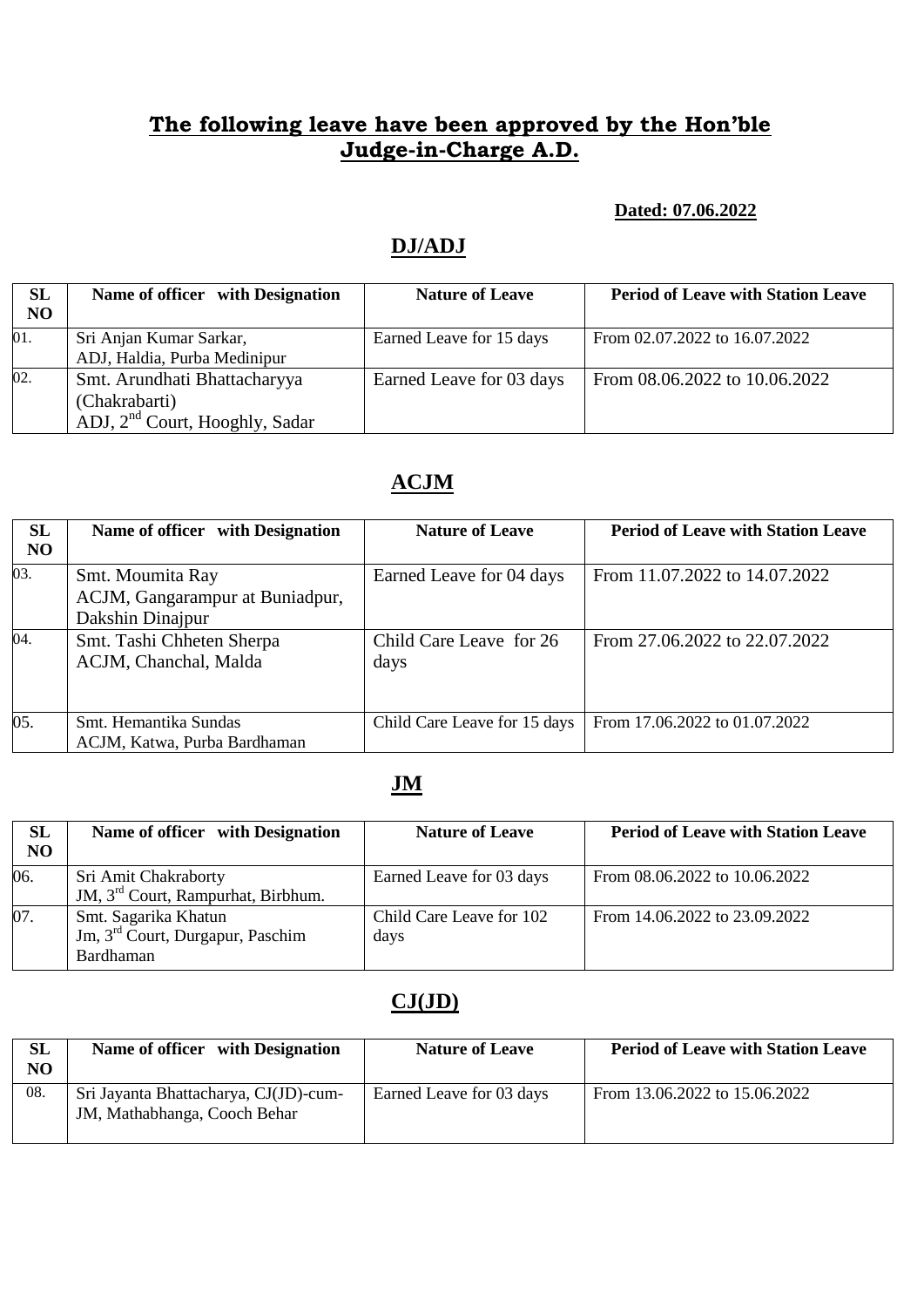| -09. | Smt. Annu Gupta                | Child Care Leave for 18 days | From 29.06.2022 to 16.07.2022 |
|------|--------------------------------|------------------------------|-------------------------------|
|      | $CJ(JD)$ , $2nd$ Court, Kandi, |                              |                               |
|      | Murshidabad                    |                              |                               |
|      |                                |                              |                               |

Sd/-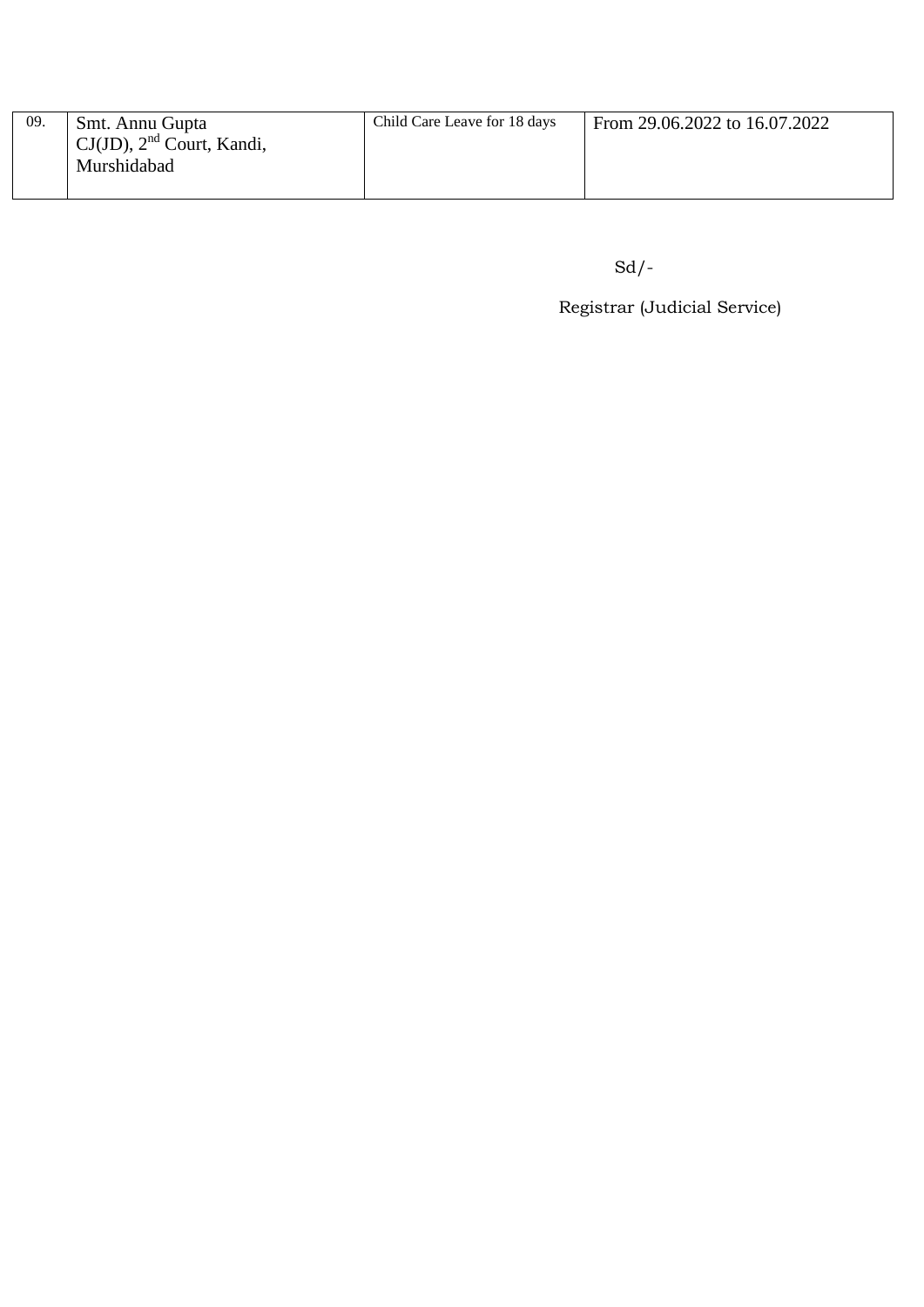#### **Dated: 08.06.2022**

#### **DJ/ADJ**

| <b>SL</b><br>NO. | Name of officer with Designation                                    | <b>Nature of Leave</b>   | <b>Period of Leave with Station Leave</b> |
|------------------|---------------------------------------------------------------------|--------------------------|-------------------------------------------|
| 01               | Sri Ramesh Kumar Pradhan<br>ADJ, 5th Court, Paschim Medinipur       | Earned Leave for 31 days | From 05.05.2022 to 04.06.2022             |
| 02               | Sri Subhasis Ghosh<br>DJ, Uttar Dinajpur at Raiganaj                | Earned Leave for 15 days | From 21.05.2022 to 04.06.2022             |
| 03               | Sri Arup Roy<br>ADJ, 3 <sup>rd</sup> Court, Barrackpore, 24 Pgs (N) | Earned Leave for 05 days | From 18.04.2022 to 22.04.2022             |

#### **ADJ, FTC/ CJ(SD)**

| <b>SL</b><br>NO. | Name of officer with Designation                                                    | <b>Nature of Leave</b>        | <b>Period of Leave with Station Leave</b> |
|------------------|-------------------------------------------------------------------------------------|-------------------------------|-------------------------------------------|
| 04               | Smt. Leena Sharma, Registrar, District<br>Judge's Court, Alipore, South 24 Parganas | Commuted Leave for 02<br>days | From $01.06.2022$ to $02.06.2022$         |
| 05               | Sri Teerthankar Bhattacharyya,<br>ADJ, FTC, Bankura                                 | Earned Leave for 01 day       | On 30.05.2022                             |
| 06               | Sri Abhijit De<br>ADJ, FTC-III, Krishnanagar, Nadia                                 | Commuted Leave for 15<br>days | From 10.05.2022 to 24.05.2022             |
| 07               | Sri Suresh Biswakarma<br>ADJ, FTC, Serampore, Hooghly                               | Commuted Leave for 17<br>days | From 13.05.2022 to 29.05.2022             |

**JM**

| <b>SL</b><br>NO. | Name of officer with Designation                                              | <b>Nature of Leave</b>          | <b>Period of Leave with Station Leave</b> |
|------------------|-------------------------------------------------------------------------------|---------------------------------|-------------------------------------------|
| 08               | Mollah Mahatab Hossain<br>JM, 3 <sup>rd</sup> Court, Barrackpore, 24 Pgs (N)  | Commuted Leave for 04 days      | From 04.05.2022 to 07.05.2022             |
| 09               | Smt. Reshmi Das<br>JM, 4 <sup>th</sup> Court, Howrah                          | Child Care Leave for 15<br>days | From 30.04.2022 to 14.05.2022             |
| 10               | Sri Shrinivas Prasad Shah<br>MM, 15 <sup>th</sup> Court, Calcutta             | Earned Leave for 04 days        | From 17.05.2022 to 20.05.2022             |
| 11               | Sri Sourav Guria, JM, 4 <sup>th</sup> Court, Bankura                          | Earned Leave for 01 day         | On 30.05.2022                             |
| 12               | Smt. Prarthana Banerjee<br>JM, 2 <sup>nd</sup> Court, Barrackpore, 24 Pgs (N) | Child Care Leave for 32<br>days | From 19.04.2022 to 20.05.2022             |

#### **CJ(JD)**

| SL<br>NO. | Name of officer with Designation                        | <b>Nature of Leave</b>          | <b>Period of Leave with Station Leave</b> |
|-----------|---------------------------------------------------------|---------------------------------|-------------------------------------------|
|           | Smt. Neha Sharma<br>CJ(JD), Kharagpur Paschim Medinipur | Maternity Leave for 180<br>days | From 02.06.2022 to 28.11.2022             |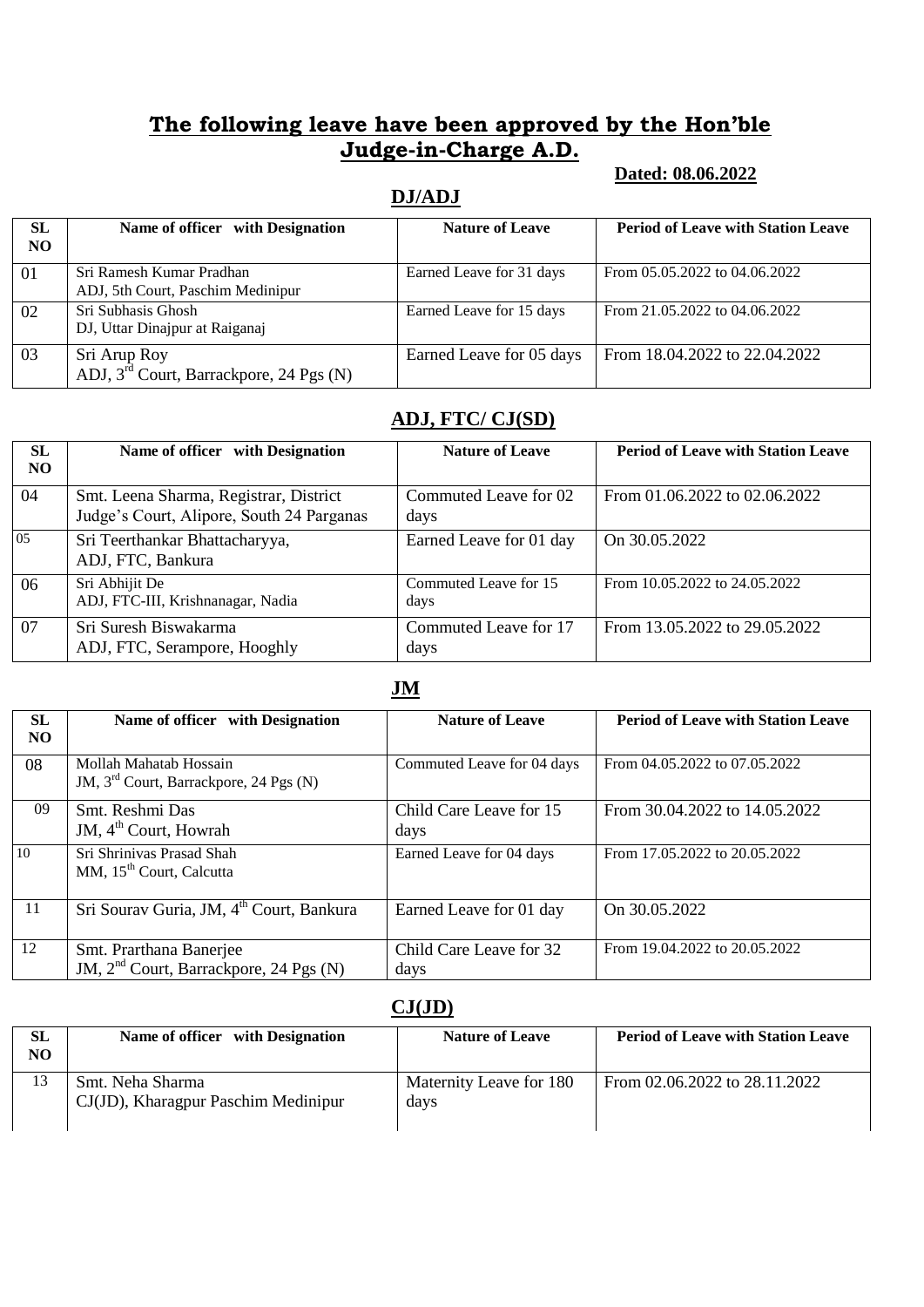| 14 | Smt. Nidhi Shree<br>CJ(JD), Addl. Court, Sadar, Cooch Behar                               | Earned Leave for 03 days        | From 31.05.2022 to 02.06.2022 |
|----|-------------------------------------------------------------------------------------------|---------------------------------|-------------------------------|
| 15 | Smt. Arshia Mustaque<br>CJ(JD), 1 <sup>st</sup> Court, Barrackpore, North, 24<br>Parganas | Earned leave for 03 days        | From 18.05.2022 to 20.05.2022 |
| 16 | Smt. Sneha Basu<br>$\text{CI (JD)},$ 3 <sup>rd</sup> Court, Serampore, Hooghly            | Commuted Leave for 08<br>days   | From 28.03.2022 to 04.04.2022 |
| 17 | Smt. Rafat Ara Qamar,<br>CJ(JD), 1 <sup>st</sup> Court, Uluberia, Howrah                  | Child Care Leave for 31<br>days | From 01.06.2022 to 01.07.2022 |

 $Sd$ <sup>-</sup>